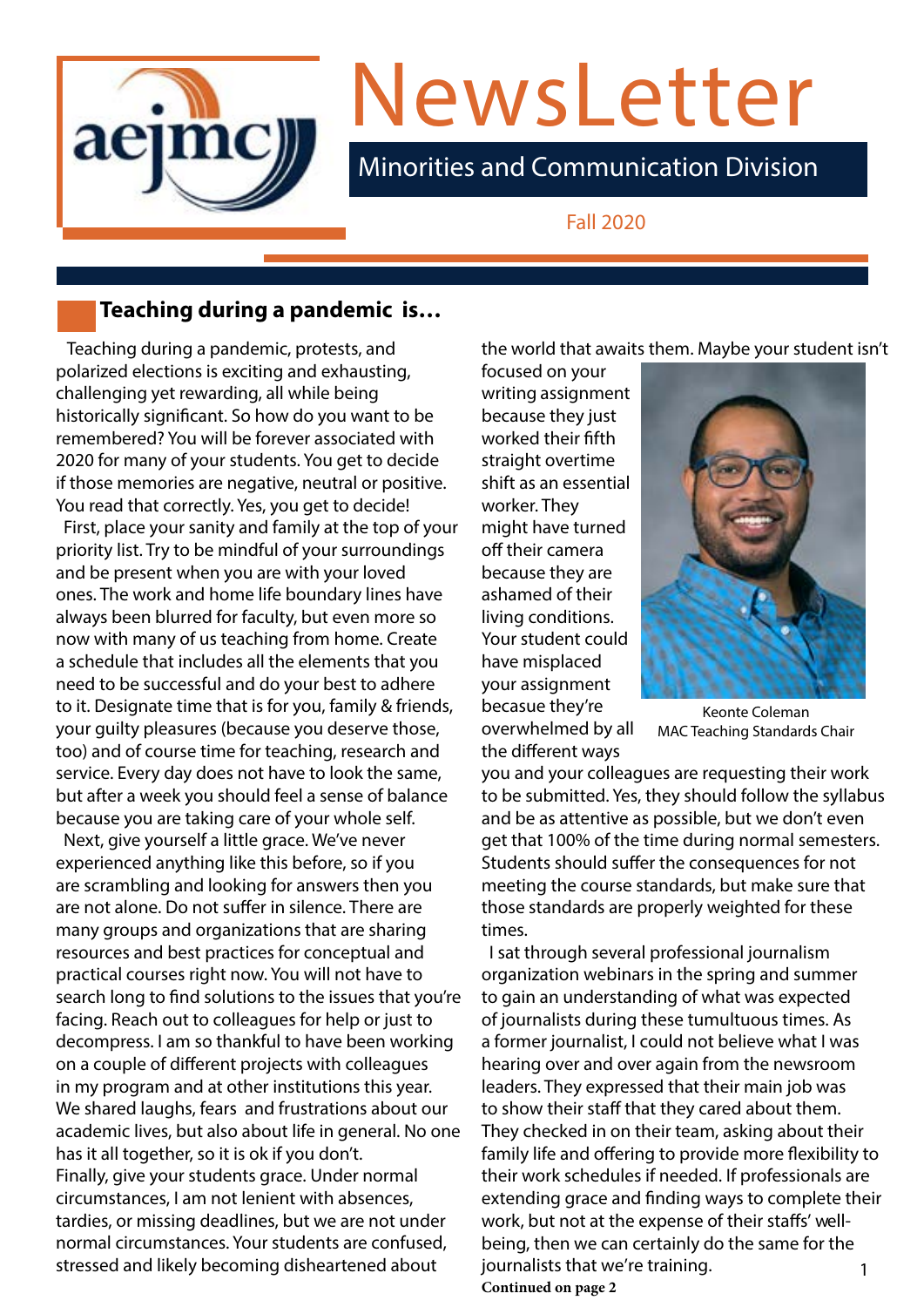

# **...1 ...2 ...3 ...4 ...5 ...6 ...6 ...8 ...9 .. . 1 1 ...12 ...14** Teaching during a pandemic is… Keonte Coleman, MAC Teaching Standards Chair Mentoring program hosts first social Kathleen McElroy, MAC-2-MAC Co-chair A note from the Head Melody Fisher PF&R in a Global Pandemic: Leticia Williams, PF&R Let's celebrate 50 years of MAC Kenneth Campbell, MAC 50 Chair 50th Anniversary Logo Design Competition for Students A Doc Student's View: Virtual #AEJMC2020 Denetra Walker, Graduate Student Liaison Virtual Conference Highlights MAC MEMBER NEWS New Book Gives Former AEJMC President MAC 2020-2021 Leadership Call for Abstracts and Panel Proposals

MAC Division Members Meeting

**...15**

TABLE OF BLE CONTENTS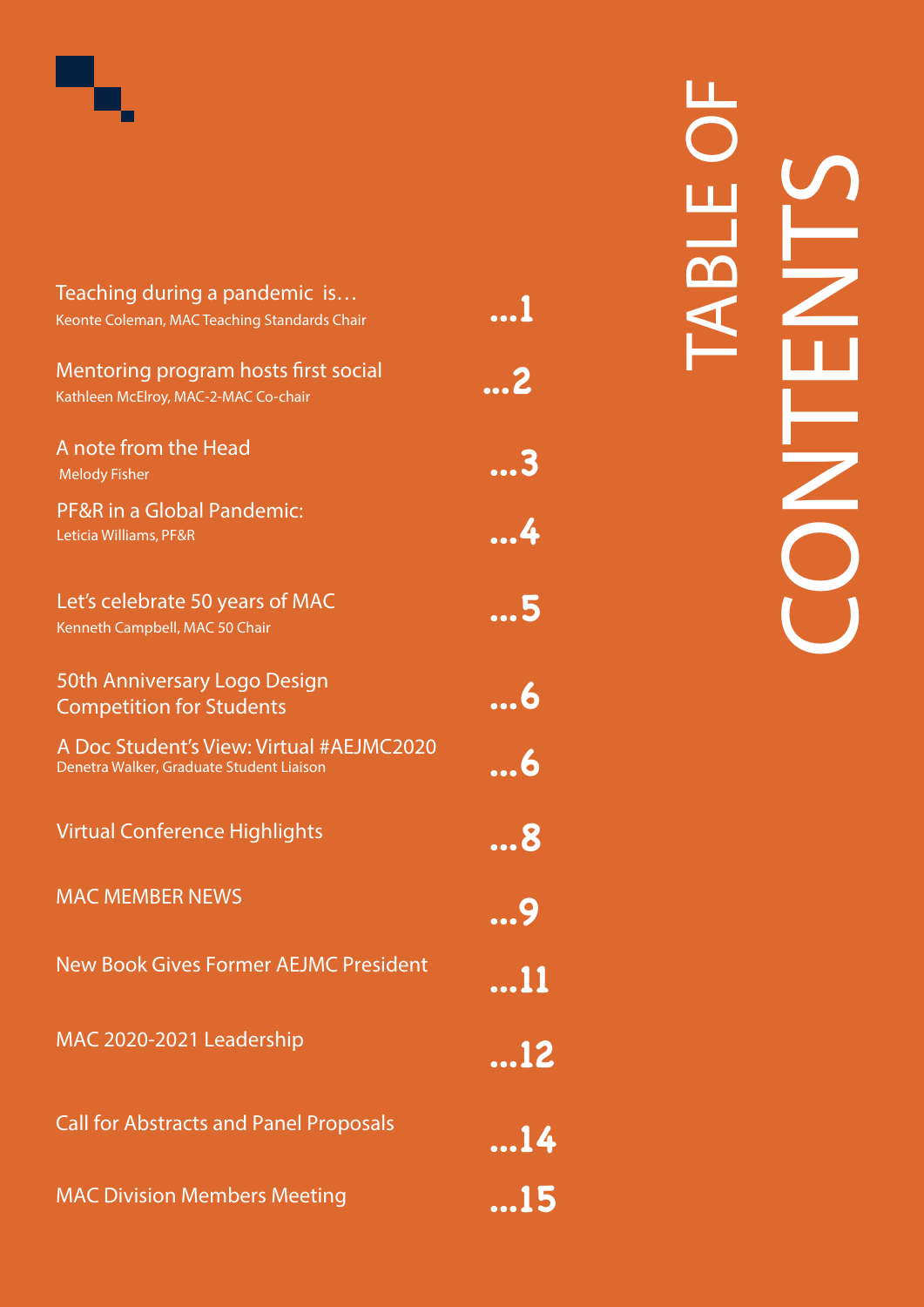#### **Teaching from page 1**

 Treat yourself well and you will be your best self for your students and your campus community. Don't be afraid to ask for help because you are not alone. Some of us are just better at hiding it. Extend your students the grace to be anxious, confused, and scatter-brained by letting them know that you are here to help. That includes directing them to campus or community resources when their concerns fall outside the realm of classroom management. Again, you're going to be remembered, and if that memory is negative, you'll probably find out via social media sooner rather than later. It might take a little longer for the positive news to get back to you, but you'll know in your heart that you did all you could to help these young adults navigate this difficult period in life with care and understanding.

By Keonte Coleman, Ph.D. Teaching Standards Chair

# **Mentoring program hosts first social**

This year the MAC mentoring program is incorporating Zoom socials in an effort to learn together and build community. In the inaugural MAC-2-MAC meetup, which focused on academic publishing, guest speaker Dr. Federico Subervi advised young scholars to work out the details before publishing with co-researchers. "Put it in writing – by such and such date and who does what," Dr. Subervi said in the Sept. 18 Zoom meeting attended by 16 MAC mentors and mentees. Dr. Subervi, former MAC head and co-editor-in-chief of The Oxford Encyclopedia of Race, Ethnicity and Communication (to be published in 2022), also said it's important to decide who is first author: "Who needs it the most, who puts in most of the work?"

The first MAC-2-MAC event focused on getting published in academic journals, which mentees listed as one of their top priorities. This year's mentoring program features 12 mentor/mentee pairings, with the mentors having higher academic rank than their mentees while sharing the research interests or professional goals. Participants range from deans and full professors to recent Ph.D. graduates and doctoral students. "The overall feedback that we have received about the MAC-2-MAC program has been motivating said Dr. Miya Williams Fayne, the mentoring co-chair. "Both mentees and mentors participated in our first social and told us that they learned a lot from our guest speaker, Dr. Subervi. I'm looking forward to keeping the momentum going with our upcoming events."

 Dr. Earnest L. Perry, associate dean for Graduate Studies at Missouri's School of Journalism, will discuss tempered resistance and authenticity in the academy during the next MAC-2-MAC event, scheduled for Nov. 13. It's a topic that Dr. Subervi also touched on,

> urging scholars to be true to their passion when it comes to researching race, ethnicity and underrepresented groups. But he and mentors pointed out: "One passion at a time." For more on the MAC-2-MAC program, contact the mentorship co-chairs, Dr. Williams Fayne (mwilliamsfayne@fullerton.edu) and Dr. Kathleen McElroy (Kathleen.mcelroy@ austin.utexas.edu). By Kathleen McElroy MAC-2-MAC Co-chair



2 Members listen intently as Federico Subervi speaks about the publication process.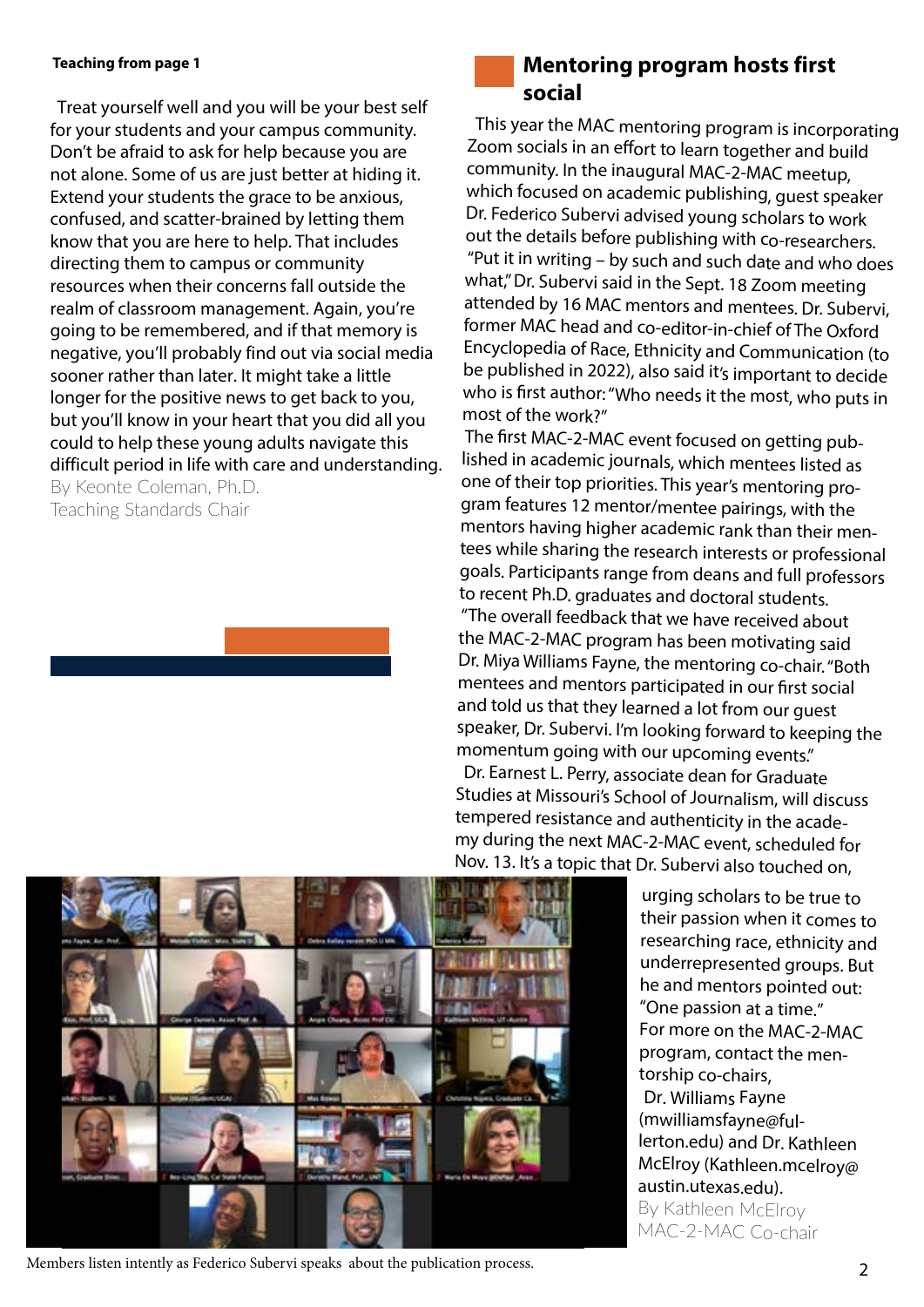# **A note from the Head**

Hello MAC members! The Fall 2020 semester has been one that we won't soon forget. We've had to alter the way we communicate, socialize, even dine, all while experiencing technological difficulties, taking care of family, and even battling the virus ourselves.

In the midst of the pandemic and quarantine we witnessed another state sanctioned death of a black man and learned of the killing of a black woman. These heartbreaking and maddening events caused many organizations to take a step back and reflect on their corporate social advocacy stances. It also prompted immediate past head George Daniel to charge MAC members to "do what we do" and for former head Mia Moody-Ramirez to provide us with tangible steps to fulfil this charge.

I share my predecessors' urgency to take action using our strengths. We will not stand by idle in our scholarship and service, but will guide our society to better understand the structural barriers that for centuries have normalized inequity. I know that the research, teaching and community outreach MAC members are doing on our respective campuses and within AEJMC reflect our commitment to making systemic change. In this newsletter edition our teaching standards chair Keonte Coleman urges us to extend grace to our students as well as ourselves, Leticia Williams reminds us of the foundations of PF&R, 50th Anniversary committee chair Ken Campbell announces events planned to mark this significant MAC milestone, and grad liaison Denetra Walker shares her experiences presenting and participating in the first virtual AEJMC conference.

The MAC leadership team is working diligently to

plan outstanding conference programming and even more to keep us connected throughout the year. Be on the lookout for new initiatives that will strengthen our bonds through collaboration and engagement. We are excited about the opportunities these will bring. We are still seeking



Melody Fisher

to fill the positions of Grants Chair and Newsletter Editor. With the help and generosity of Vice Chair Sydney Dillard and her graduate assistant Mrunmayee Datar, we were able to bring you this issue, but will need someone to lead the publication of the Spring and Summer issues. Please contact me if you are interested in either of these positions.

As we courageously complete this year and stand optimistic for 2021, I share a passage from Paul Coelho's "The Devil and Miss Prym,"

"When we least expect it, life sets us a challenge to test our courage and willingness to change; at such a moment, there is no point in pretending that nothing has happened or in saying that we are not yet ready. The challenge will not wait. Life does not look back."

#### **WE NEED YOU!**

#### THE MACD LEADERSHIP TEAM HAS THE FOLLOWING VACANCIES:

#### NEWSLETTER EDITOR

#### GRANTS COORDINATOR

EMail Melody Fisher at mfisher@comm.msstate.edu for more information.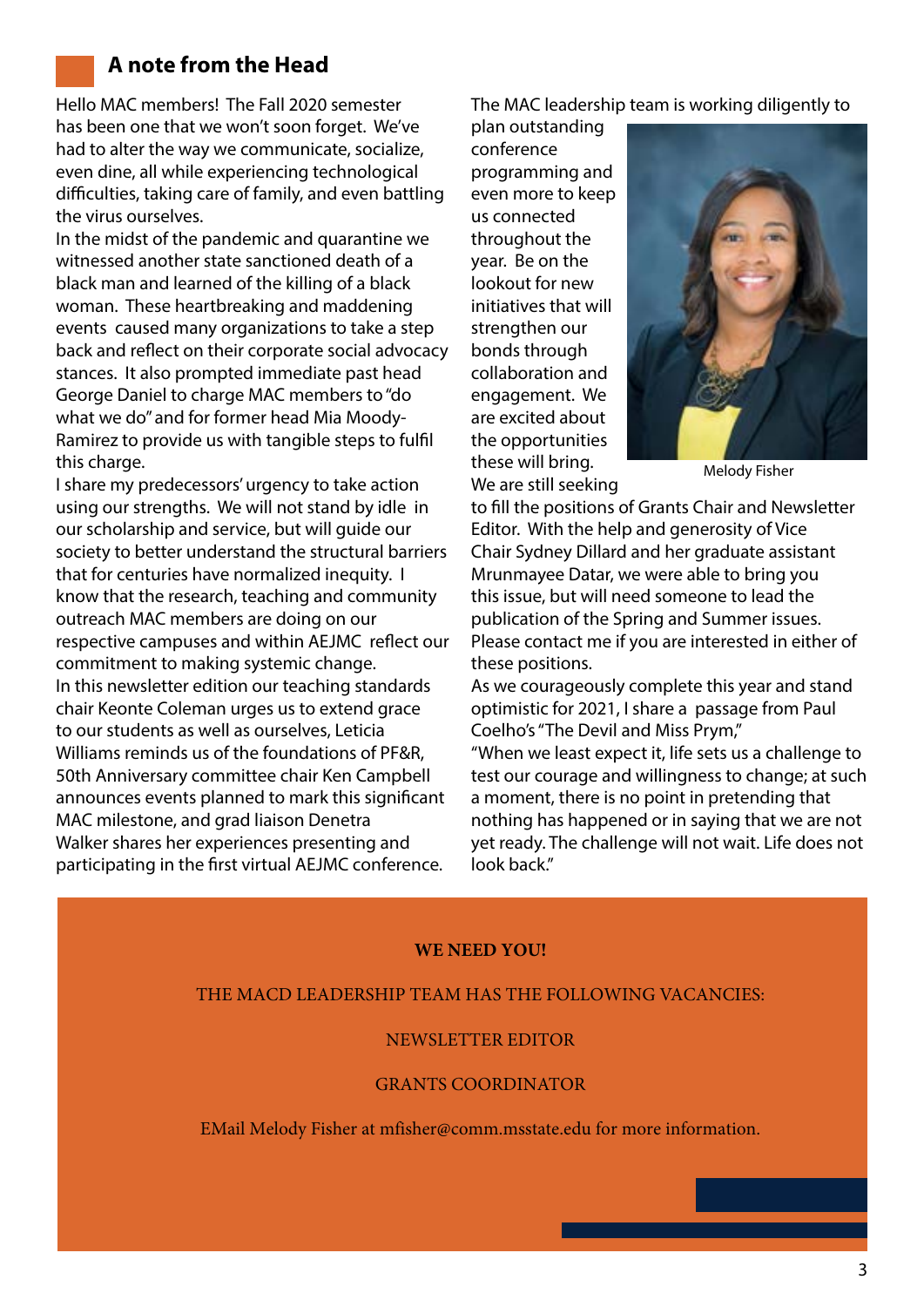# **PF&R in a Global Pandemic: The Need for Increased Engagement in our Professional Freedom and Responsibilities**

 As the global community has transitioned to an online and remote Work From Home (WFH) environment during the COVID-19 pandemic, the guiding principles of AEJMC's Professional Freedom and Responsibility (PF&R) committee have become even more significant for MAC members. AEJMC defines professional freedom as the "freedom of communicators to express themselves" and professional responsibility as the "standards that should exist in media and communication professions." In this context, a "professional" includes professional communicators working in journalism, communication research, public relations, advertising, entertainment media, digital media, and non-profit, government, and health care sectors.

 The AEJMC Code of Ethics for PF&R provides recommendations for how professional communicators should engage in professional freedom and professional responsibility, such as protecting and nurturing free expression, promoting ethical behavior, fostering media criticism and accountability, and supporting racial, gender, and cultural inclusion. For MAC members, expanding knowledge about law and policy initiatives can facilitate increased engagement in our professional freedom and responsibility activities and research.

 For example, the Multicultural Media, Telecom, and Internet Council (MMTC) lead Civil Rights groups (e.g., National Coalition on Black Civic Participation, National Urban League, Hispanic Federation, League of United Latin American Citizens, and the National Council of Negro Women) in filing comments with the FCC on Section 230 of the Communications Decency Act. This filing advocated for protecting users from hate speech and racial or gender discrimination online (MMTC, 2020).

and protect how the public and professional communicators utilize the **professional freedom**  Additionally, becoming informed about the digital divide and rural broadband deployment is essential to understanding issues that affect minority communities, and the challenges that our students may encounter in continuing their studies from home. There are numerous other law and policy initiatives of interest for the MAC Division, but these two issues of online discrimination and Internet access exemplify opportunities for MAC member's research and advocacy to enhance Internet with accountable and ethical practices during this amplified WFH environment.

 Please refer to the following resources for more information about the AEJMC Code of Ethics for PF&R, the MMTC Section 230 filing, and how Covid-19 has widened the digital divide:

AEJMC Code of Ethics for PF&R: https://www.aejmc.org/home/2011/03/ ethics-prf/

MMTC Section 230 filing of the Communications Decency Act: https:// www.mmtconline.org/wp-content/uploads/2020/09/Section-230-Proponents-Comments-090220.pdf

Digital divide: https://youtu.be/pcoNi-N2RpE, https://www.crpe.org/ thelens/digital-divide-among-students-during-covid-19-who-has-access-who-doesnt

By Leticia Williams PF&R Chair



Leticia Williams PF&R Chair

"Expanding knowledge about law and policy initiatives can facilitate increased engagement in our and responsibility activities and research."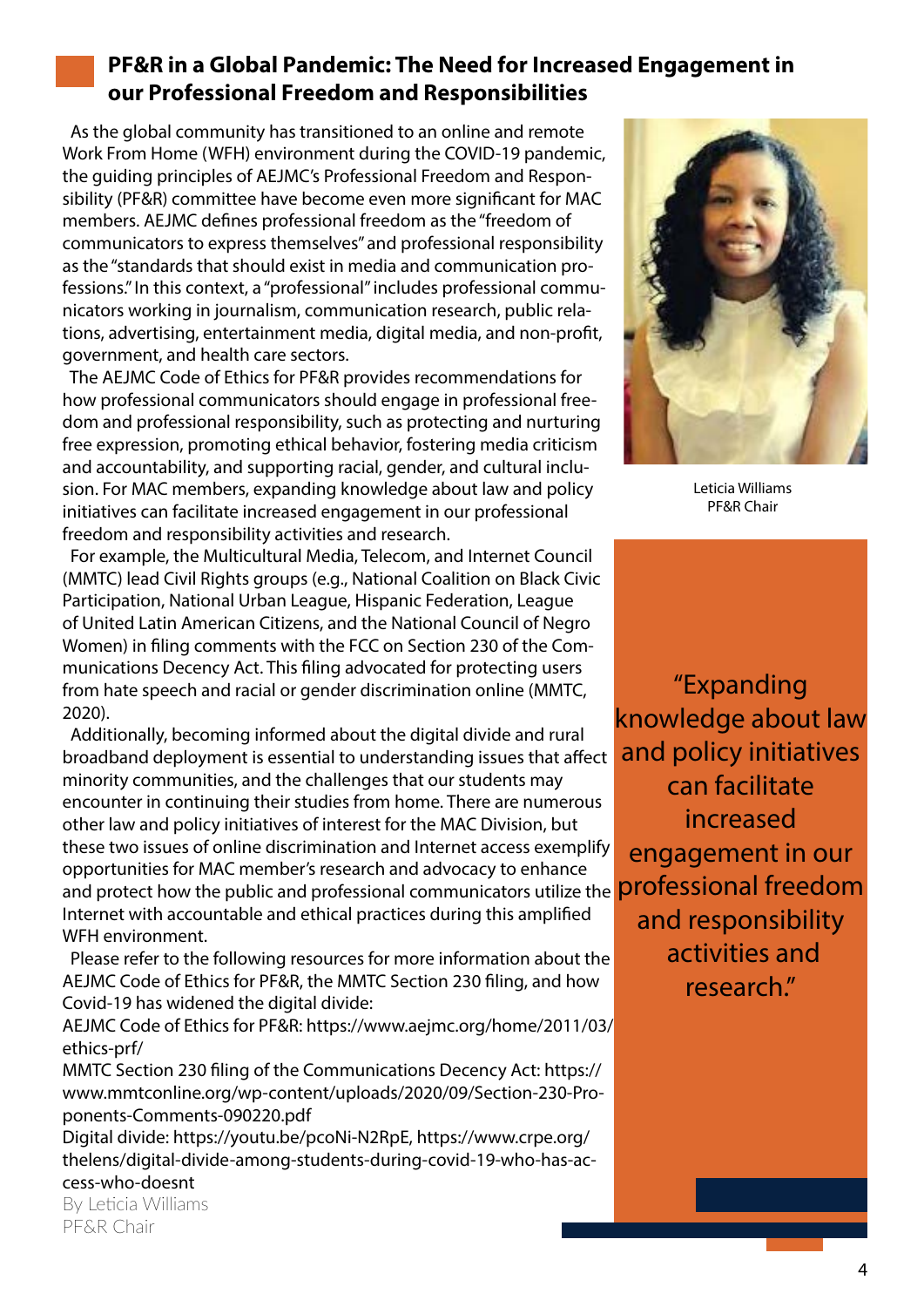Activities celebrating the 50th anniversary of the Minorities and Communication Division are under way.

 "Ask Me Anything: What Can MAC Do for YOU?," a question and answer virtual session to further introduce new members and interested persons to the Minorities and Communication Division, was held on September 25.

 MAC Head Melody Fisher, Ph.D., associate professor, Mississippi State, welcomed participants and discussed the leadership structure of the division as well as opportunities to be an active participant. Monique Luisi, Ph.D., assistant professor, Missouri, moderated the event.

 The next AMA virtual session is tentatively scheduled to be held in November.

 Additional activities being planned include: \*Panel at the annual AEJMC Midwinter Conference, March 5-6, 2021, at the Gaylord College of Journalism and Mass Communication at the University of Oklahoma in Norman, Oklahoma.

\*Panel at the 46th annual AEJMC Southeast Colloquium, March 18-20, 2021, which will be held virtually at Elon University.

\*Panel at the biennial Media & Civil Rights History Symposium, which will be held at the University of South Carolina School of Journalism and Mass Communications in the Spring. Date: TBA

\*Panel at the annual AEJMC convention, "MAC's Golden Anniversary: Trailblazers, Troublemakers and Traditions," which will incorporate video clips from the recently completed AEJMC Oral History Project that features the voices of previous MAC heads (trailblazers). The panel will offer tips for conducting research about the presence of racial minority groups in AEJMC (making trouble, agitating for change), and for developing traditions (i.e. mentoring graduate students of color). \*Celebration at annual AEJMC convention, which will be in New Orleans in August 2021

A student logo competition for the 50th anniversary activities and celebration is also being held. See separate call for entries on the following page.

The 50th anniversary celebration is the inspiration of George Daniels, Ph.D., who served as 2019-2020 MAC Head.

 "The vision for the Minorities and Communication 50th anniversary celebration is a year-long effort to remind all of AEJMC and those in our field about the role that this unit has played in supporting research and scholarship on issues of diversity while also providing a place for mentoring graduate students and young faculty, many of whom are from historically underrepresented racial and ethnic groups," stated Daniels, an associate professor at the University of Alabama.

 "In the process of educating people about the role the division has played since its inception in 1971, we hope to attract new members and put the spotlight on the areas where we know progress still needs to be made."

 Additionally, he stated, "YES, it's an opportunity pay tribute to our Founder Lionel Barrow, while also identifying those who worked with him," including the more than 45 people who have served as heads of the division.

By Kenneth Campbell MAC 50 Chair

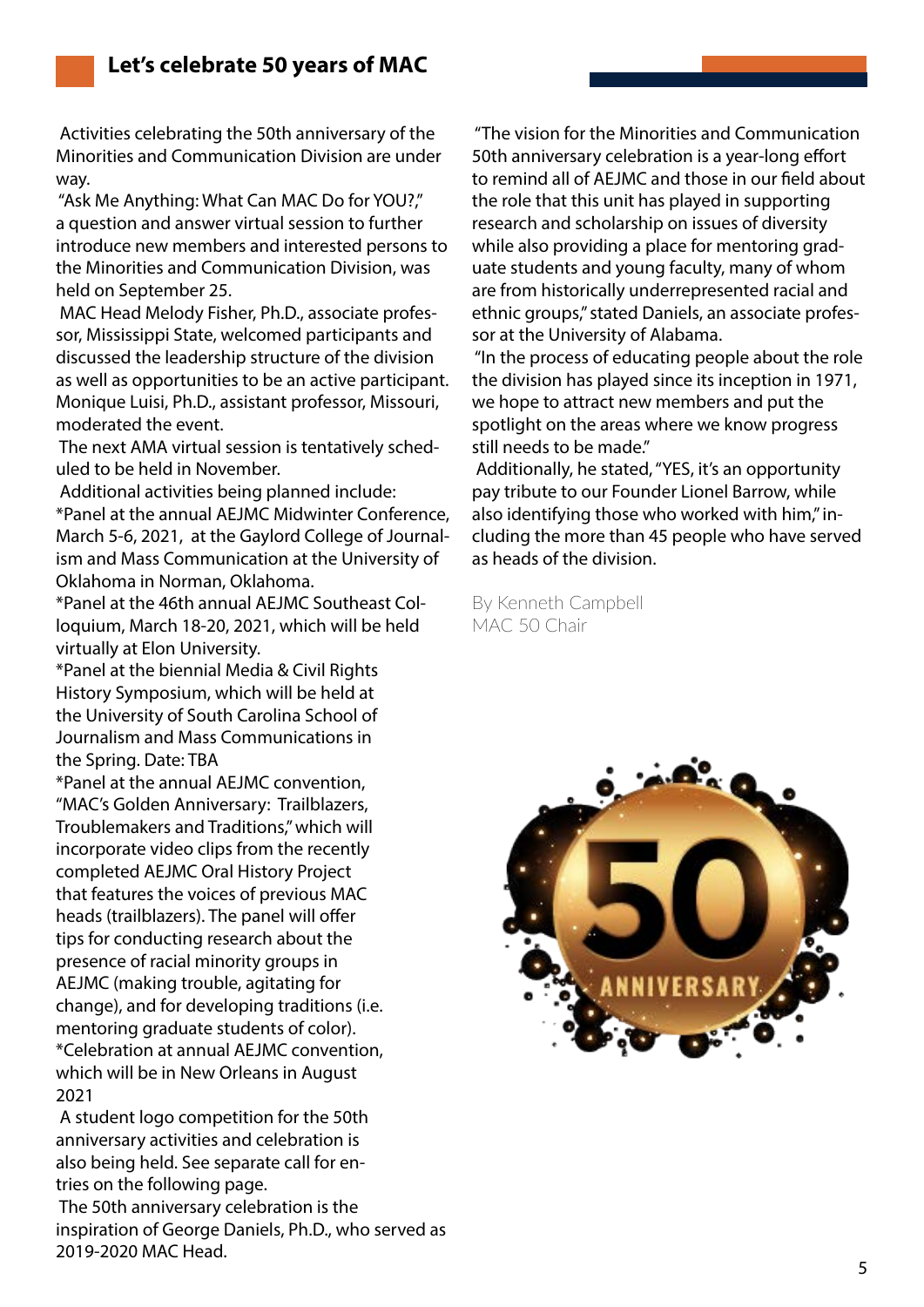

## **50th Anniversary Logo Design Competition for Students**

 Design a logo for the Association for Education in Journalism and Mass Communication's Minorities and Communication Division 50th Anniversary Celebration. Student entries are being accepted for the official anniversary celebration logo, which will appear on anniversary promotional materials. The winning student will receive \$100.

 A logo entered in the contest should represent the diversity mission and goals of the AEJMC MAC Division and also visually suggest "New Orleans." The logo should communicate immediately, effectively and be memorable.

 "The vision for the Minorities and Communication 50th anniversary celebration is a year-long effort to remind all of AEJMC and those in our field about the role that this unit has played in supporting research and scholarship on issues of diversity," George Daniels, 2010-2020 MAC Division Head.

 The logo design entries must be designed using a solid black tone on a white background. After a winning logo is selected, the AEJMC MAC Division reserves the right to add color later to the winning logo.

 A logo entered in this competition must: include the following typographic elements: AEJMC MAC 50th Anniversary New Orleans. (No other typographic elements can be added to the logo entries for this contest.)

 Include AEJMC MAC as an integral part of the logo, be legible and effective when scaled for different executions, i.e., nametags, promotional material, social media, screens and print; retain a sense of balance and internal integrity when typographical elements are removed.,reflect the diversity mission and goals of the AEJMC MAC Division, be reproducible in solid tones using one color (black).

DO NOT INCLUDE COPYRIGHTED ARTWORK. All elements must be student creations.

For a logo entry to be eligible, entrants are required to submit their logo entry as both an EPS file (.eps) and as a JPEG file (.jpg). The JPEG version of the logo must be identical to the EPS version in terms of design, dimensions, proportion, etc.

 The EPS version must have all of its type converted to outlines. The EPS file format is required because it is a vector based format that provides better reproduction. The file names must bear the first initial and last name of the entrant (for example: rSmithLogo1.eps

 ENTRIES MUST BE SUCCESSFULLY UPLOADED NO LAT-ER THAN 11:59 p.m. EST, January 4, 2021.

Winners should be notified before January 31, 2021. Please upload the EPS (.eps) and JPEG (.jpg) to AEJMC MAC 50th Anniversary Chair Kenneth Campbell at: KCampbell@sc.edu

Questions regarding the logo competition may be sent to Kenneth Campbell at: KCampbell@sc.edu



When I first saw the announcement that AEJMC 2020 would be virtual, my heart sank as I didn't know what to expect. I knew it was a great decision due to the pandemic, but many questions filled my head such as: how do I network or what would the format be to present my research? Will I have a stable internet connection? Will my computer freeze? Will I mix-up the time zone? I also wondered whether the Zoom sessions would seem impersonal and distant compared to my prior in-person experiences. When the conference started, these concerns quickly melted away. I can honestly say for me, a third-year doctoral student, AEJMC 2020 owes me nothing! It was an extremely fulfilling, wonderful experience. Like we say in the television world, we just had to "roll with it!" So, I rolled with it (as we all did), making sure I had the best time possible. I mapped out the sessions beforehand, but quickly realized there were far too many great options (a good problem to have). The convenience of Zoom made it easy to navigate in and out of different live sessions without feeling an obligation to stay. This is one of the biggest changes I personally appreciated. This format allowed me to freely move around sessions and support peers/professors who were scheduled at the same time. Technology made this possible with a few clicks.

 Seeing familiar names and faces pop-up in the room during my presentations was an added pressure but also made my heart smile. It was a breath of fresh air to "see" familiar faces after a long summer of social-distancing. I also appreciated having a front seat to several healthy conversations and great scholarship. Despite my initial concerns of networking and presenting, I did both just fine. In fact, I connected with some scholars on Twitter, which is something I didn't do in the past. It was great to see names displayed on the screen during Zoom to help identify who was talking.

 In hindsight, one thing I should've spent a little more time planning was the poster sessions. The time quickly passed with the various presentations and panels I attended. I was plugged evident AE-JMC and the many great division members worked extremely hard to organize engaging sessions. I could see an added emphasis on conversations of diversity and social injustices in response to the world around us. This was refreshing and necessary. **Continued on page 7**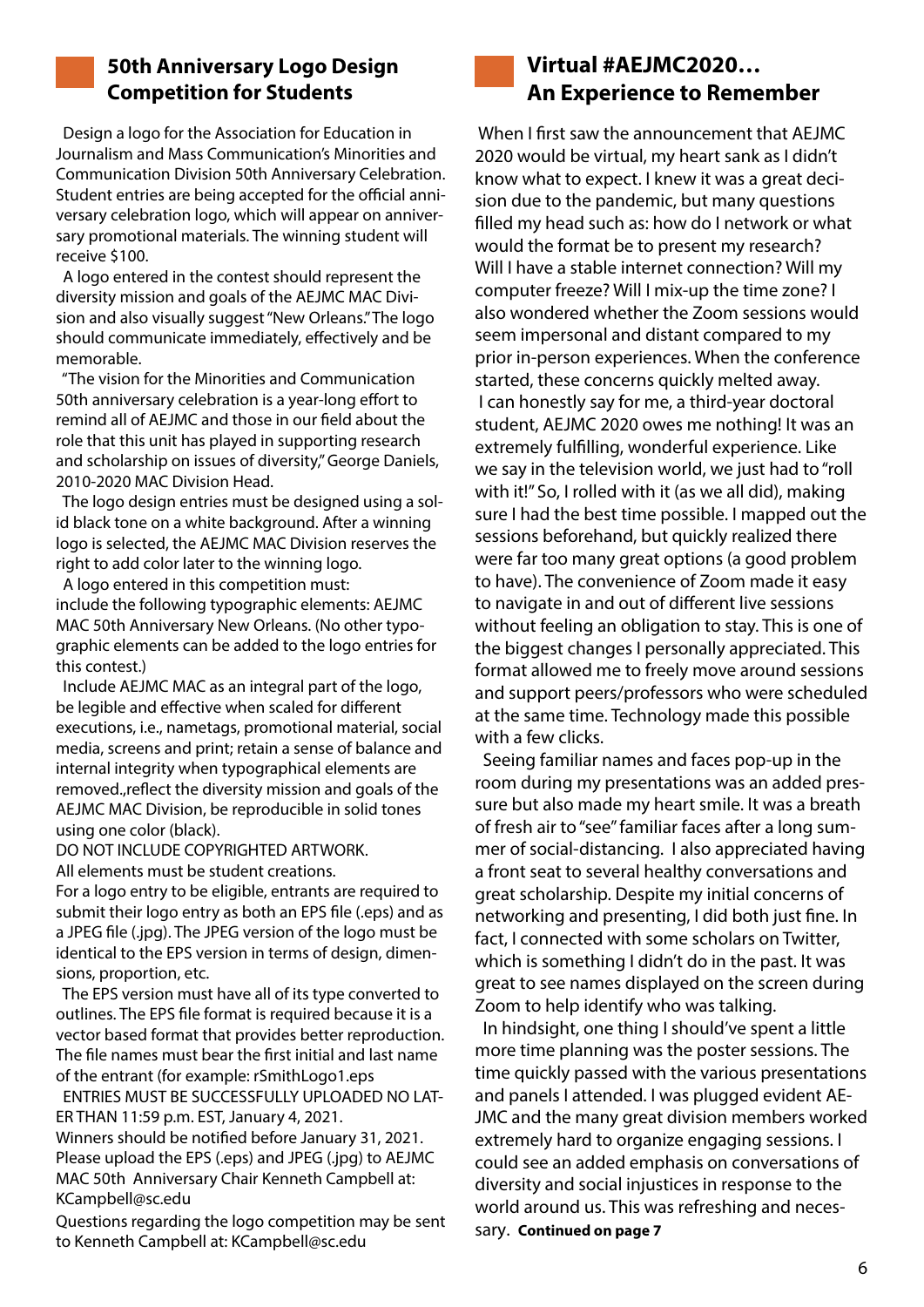

# Background

- The Associated Press Sports Editors' 2018 Racial and Gender Report Cart found newsroom diversity relatively unchanged for 12 years (Lapchick, 2018McCreary, 2018)
- White males dominate sports (McCreary, 2018) .85% editors, 80% columnists, & 82% reports
- Players from NFL, NBA, WNBA 70-75% Black
- No previous studies w/Black sportscasters as primary unit of analysis

The 2018 Associated Press Sports **Editors Racial and Gender Report** 



Walker presenting her research for the Top Paper Panel.

#### **Virtual from page 6**

MAC gets an A+ for having wonderful sessions for us to share a space with so many great scholars. The pre-recorded session was also a great idea and I am honored to have been a part of it. Honestly, MAC was the cherry on top of the conference for me!

While I would've loved to "physically" be in San Francisco, being virtual was an experience I can appreciate regardless of the circumstances. It was convenient. It was also inspiring. It's surreal that I attended and presented at a conference from my own home… with endless snacks at the ready. Imagine having this conversation a year ago?! AEJMC 2020 truly came at the perfect time and I appreciate all that I have learned. Despite my initial reservations, I made this work, we made this work, and we all should be proud to be a part of this historic virtual experience.

By Denetra Walker Graduate Student Liaison

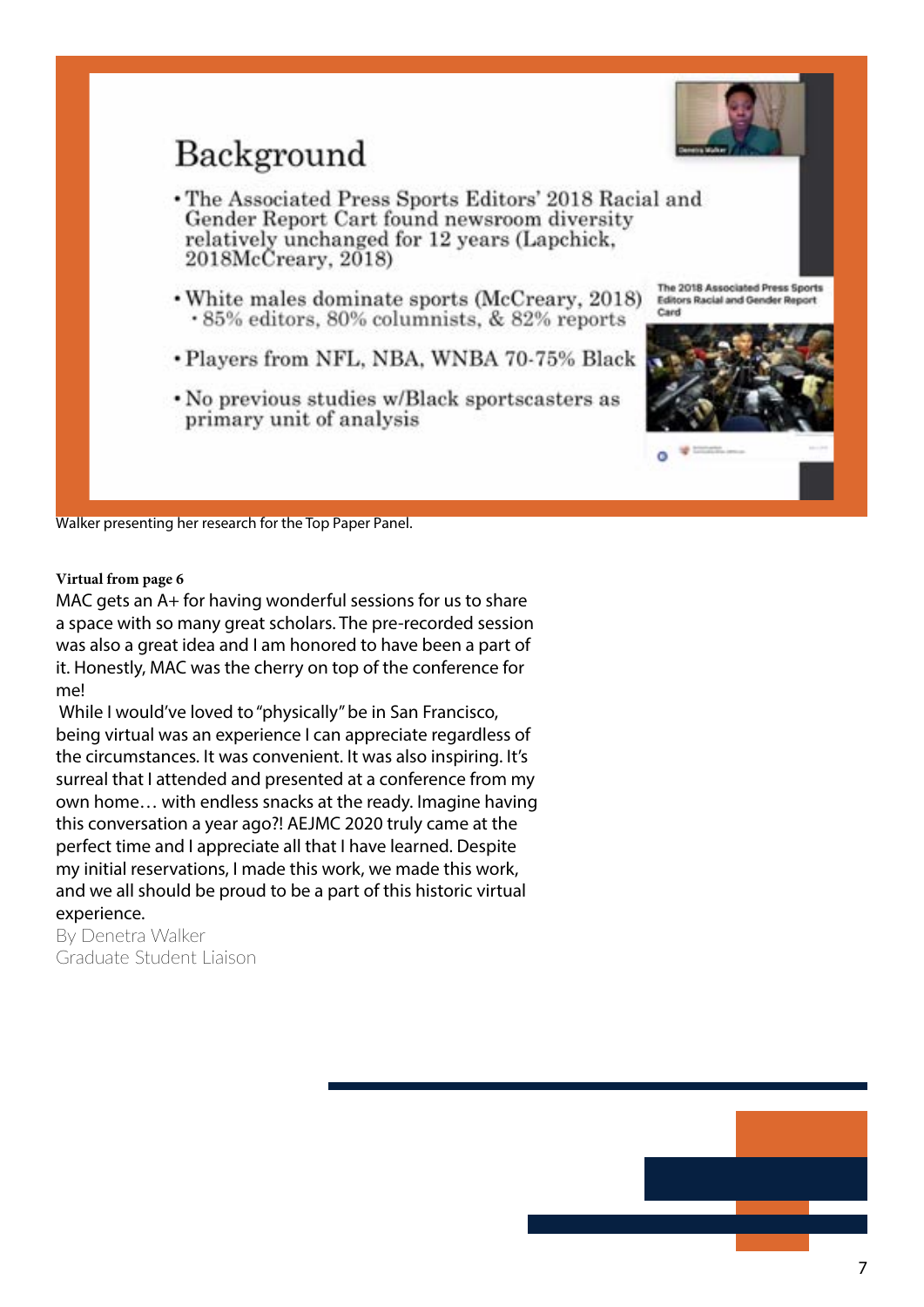# **Virtual Conference Highlights**



(Top left, Robert Richardson from the University of Texas at Austin presents research. Top right, Vanessa Bravo of Elon University presents on MACD and Political Communication Division Panel. Middle, Members attend Annual Conference Meeting. Bottom left, Charles F. Whitaker, Northwestern, discusses the legacy of Johnson Publishing. Bottom Right, Donnalyn Pompper of the University of Oregon presents at CSW and MACD panel.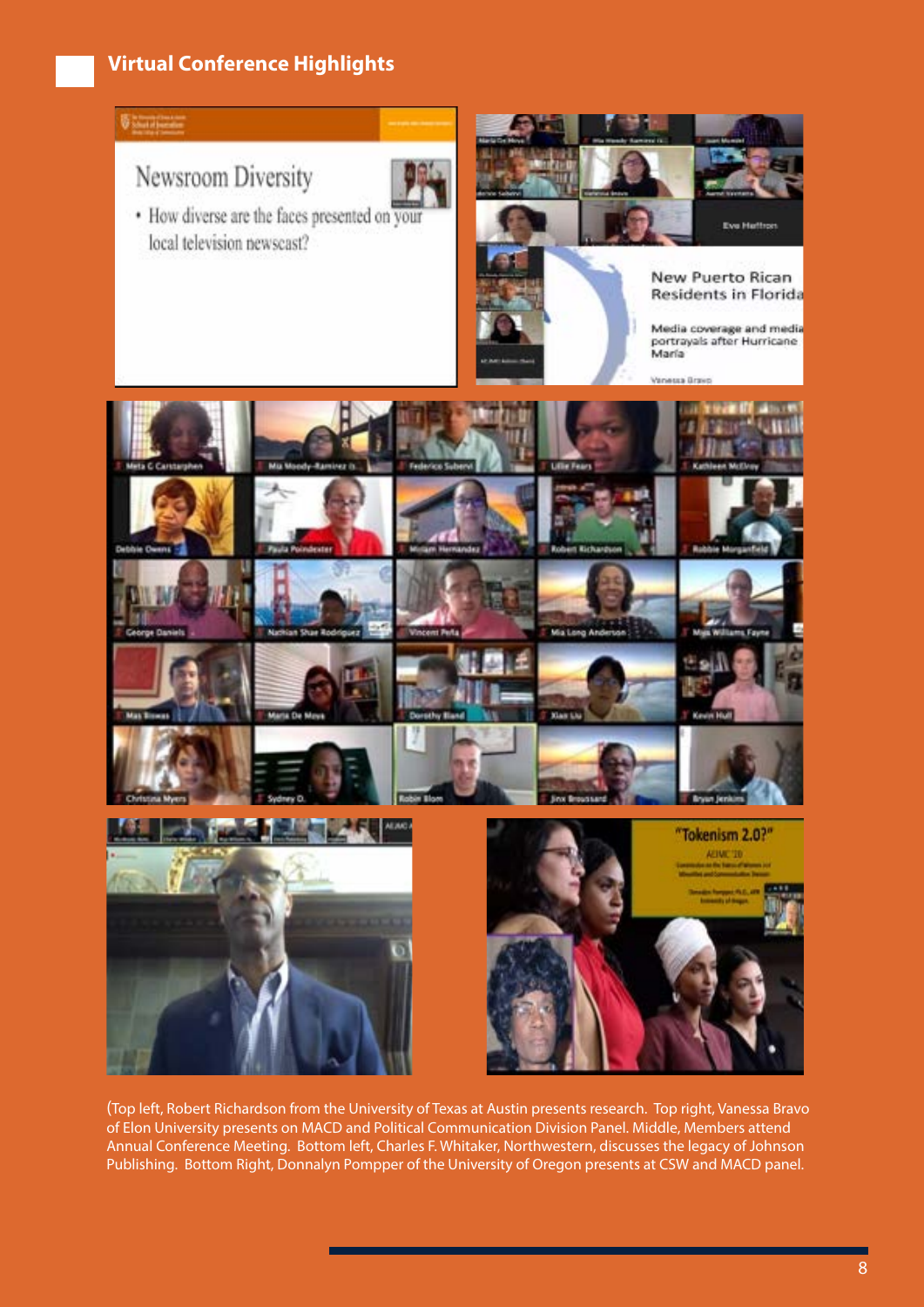**James Rada, Ph.D.** was promoted to Full Professor in the Department of Journalism at Ithaca College. He was also the recipient of the College's Faculty Excellence award in March, 2020.

**Laura Castaneda, Ed.D.,** Professor of Practice at the USC Annenberg School of Commu-nication contributed a chapter about "mansplaining" in the book, "Testing Tolerance: Addressing Controversy in the Journalism and Mass Communication Classroom," pub-lished August, 2020 by Rowan & Littlefield.

> University of Texas at Austin Professor **Maggie Rivas-Rodriguez** was recently interviewed on Texas Public Radio about the Voces of a Pandemic Oral History Project. The project, spearheaded by the Voces Oral History Center at UT-Austin, explores stories of the Latina/o community affected by the Coronavirus.

**Indira Somani,** Associate Professor in Howard University's Department of Media, Journalism and Film published the article, "Black Broadcast Journalists: Implications of Mentorship and Race in the Newsroom" in "Journalism & Mass Communication Editor."

> Kentucky State University Associate Professor of Journalism **David Shabazz** is the recipient of the Honor Roll Adviser Award in the 4-year Category from the College Media Association. Shabazz currently advises the One Mic broadcasting club and Campus Connect television program at Kentucky State.

University of South Carolina lecturer **Laura Smith's** article, "Assessment for people who hate statistics: Quantitative tools for the qualitative faculty (A Case Study) was published in the July issue of the Journal of Media Education.



The Public Relations Division of AEJMC presented **Nandini Bhalla**, Washington and Lee Assistant Professor of Journalism & Mass Communications with the Doug Newsom Award for Global Ethics and Diversity for her co-authored paper, "How do Stakeholders React to Different Levels of LGBTQ-related Diversity and Inclusion CSR in India? Examining Social Acceptance, Perceived Fit and Value-driven Attribution." Dr. Bhalla also received the top diversity paper from the Public Relations Society of American Educators Academy for her paper, " A Path Model of LGBT Workplace Diversity CSR: The Impact of CSR and Level on Stakeholders Responses and the Roles of CSR Fit and Attribution in the Process."







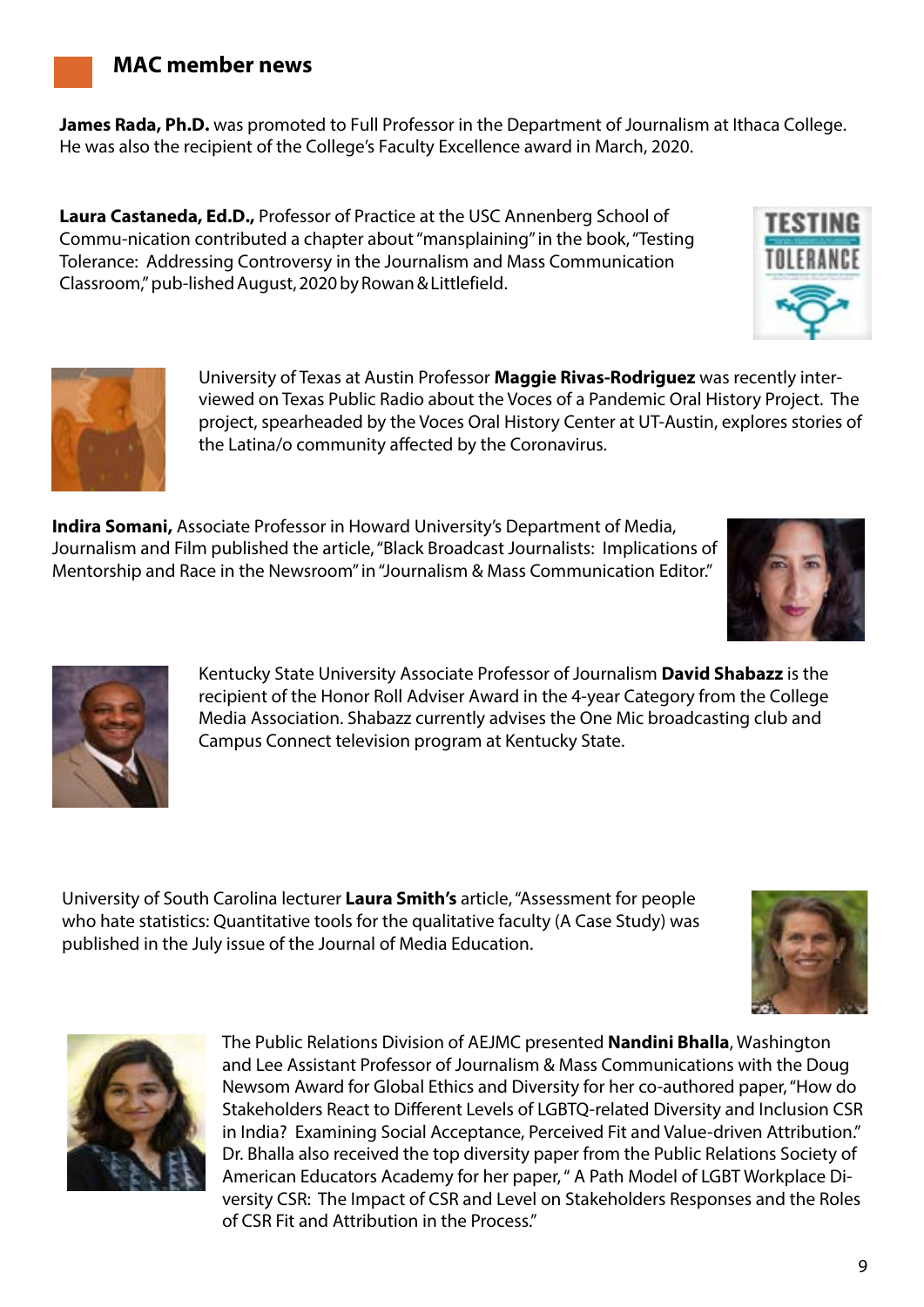**Venise Berry,** Director of African American Studies at the University of Iowa, examines mediated images and messages concerning African American culture in her new book,recently authored a new book," Racialism and the Media," published by Peter Lang, June 2020.





**Melissa A. Johnson**, Professor in the Department of Communication at North Carolina State University, has received a November 2020 publication date for her book, "En-gaging Diverse Communities: A Guide to Museum Public Relations." The book features interviews with ethnic museum practitioners in four top immigration gateway cities. Also presents content analyses of more than 200 art, history, African American, American Indian, and other culture-specific museums' websites, digital newsrooms, social media, and other communication tools.

**Sydney Dillard** began a new role as Graduate Director of Public Relations and Advertising in the College of Communication at DePaul University. Dillard also joined the "Journal of Applied Communication Research" Editorial Board in Oct. 2020.





**Felicia McGhee** was appointed as Head of the University of Tennessee at Chattanooga's Department of Communication after serving as Interim Head for two years.

**Vincent Pena** was awarded the Top Student Paper at the 2020 Summit for the Inter-national Association for Communication and Sport (IACS) for his paper, "Profits Over Protest: A Marxist Critique of Nike's Ad Campaign featuring Colin Kaepernick."



*Congratulations Members!!*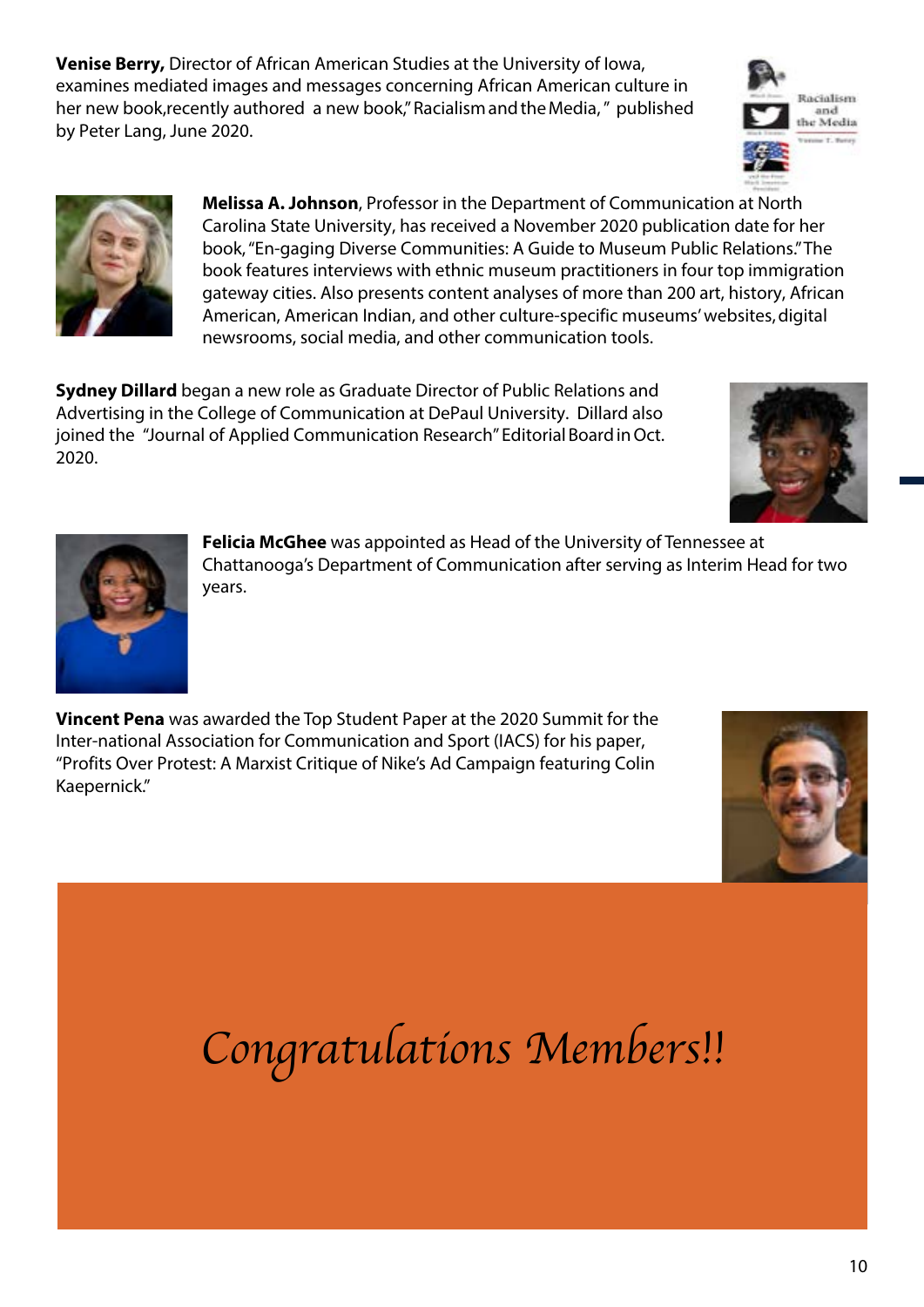

# **New Book Gives Former AEJMC President Alexis Tan's Take on Racism in 2020**

Dr. Alexis Tan, a former AEJMC President and longtime member of the Minorities and Communication Division, will release a new book Who is Racist?: Why Racism Matters in January 2021. It includes discussions about the recent race reckoning following the deaths of Ahmaud Arbery, George Floyd, and Breonna Taylor as well as the COVID-19 coronavirus and Anti-Asian Bias. The 108-page book also includes sections on "President Donald Trump and Racism" plus one on how "Trump Supporters Respond to Racial Cues." George Daniels, immediate past MAC Division Head,

interviewed Tan about his new book that is sure to provoke much dialogue and discussion on the issue of race.

**Daniels:** Some of our MAC Members may not know you. You are a former AEJMC President (1997) Could you start by giving us

information that would help them understand racism, and hopefully, do what they can to fight racism. **Daniels:** Having reviewed an advance copy, I was impressed by how current this book is to controversies involving race in 2020. When did you start working on this project? And, how did the events of 2020 change the final product?

**Tan:** I started the project in fall of 2019 soon after I had signed a contract. The murders of George Floyd, Breonna Taylor, and Ahmaud Arbery and the ensuing protest movement prompted me to Include in the book material that would be more relevant to hate, violence, racism, policing and national politics (e.g., Trump). I found quite a bit of research, and tried to integrate science into my (perhaps not totally dispassionate) discussion of these issues. I had completed more than half of

a little background on how long you've been coming to AEJMC. Tell us about research area and your role now at Washington State University's Edward R. Murrow College of Communication. **Tan:** I have been attending AEJMC conferences since the early 1970s, presenting papers at the Communication Theory and Methodology division first, then at the Minorities and



**Daniels:** You have used a provocative question in the title. But, in fact, the entire book is organized around questions. Why use this strategy? **Tan:** I did not want to be proscriptive, telling people what to believe and do. I was hoping to present the facts and examples, and to motivate folks to "do the right thing."

the book by spring and early summer, when

had occurred and the protest movement blossomed.

**Daniels:** Given where we are as a country, what role do you think your book can play in helping us move forward?

**Tan:** Well, if anyone reads it, I hope people will confront their own racism and act as individuals to mitigate the effects of racism. And, as President Obama, John Lewis, and Nike said, "do something", and certainly, we can vote the unrepentant racists out of office. **Daniels:** Now—the most important question. When will the book be available? Can faculty adopt it for Spring 2021 classes?

**Tan:** The book will be released the first week of January. The publisher and I have sent advance review copies to some "influencers," but launching is in January because of the lengthy production process. The book will be available for adoption in spring. The initial contact is Kaela Martin, project manager and my editor at 11<br>Cognella Press. Her email is kmartin@cognella.com.

Communication division. Dr. Lee Barrow was a source of encouragement and inspiration. I wanted to do what I could to make research about minorities central to the AEJMC mission. One way of doing this was to present my own research, and to recruit other scholars to do the same. I began my research career studying media effects and underlying processes. I then studied intercultural communication. In the past 10 years, I've been studying prejudice and communication, and have been investigating interventions. Most recently, I was Special Adviser for Research and Graduate programs at the Murrow College until this fall. I am now on the faculty as professor.

**Daniels:** You've written five textbooks and more than 60 journal articles. This book is different your other academic work. Explain how Who is Racist?: Why Racism Matters is different.

**Tan:** I wrote Who Is Racist? as a trade book for a general audience. I wanted to reach readers who might not have access to the research and technical articles. I wanted to provide "ordinary" folks with the tools and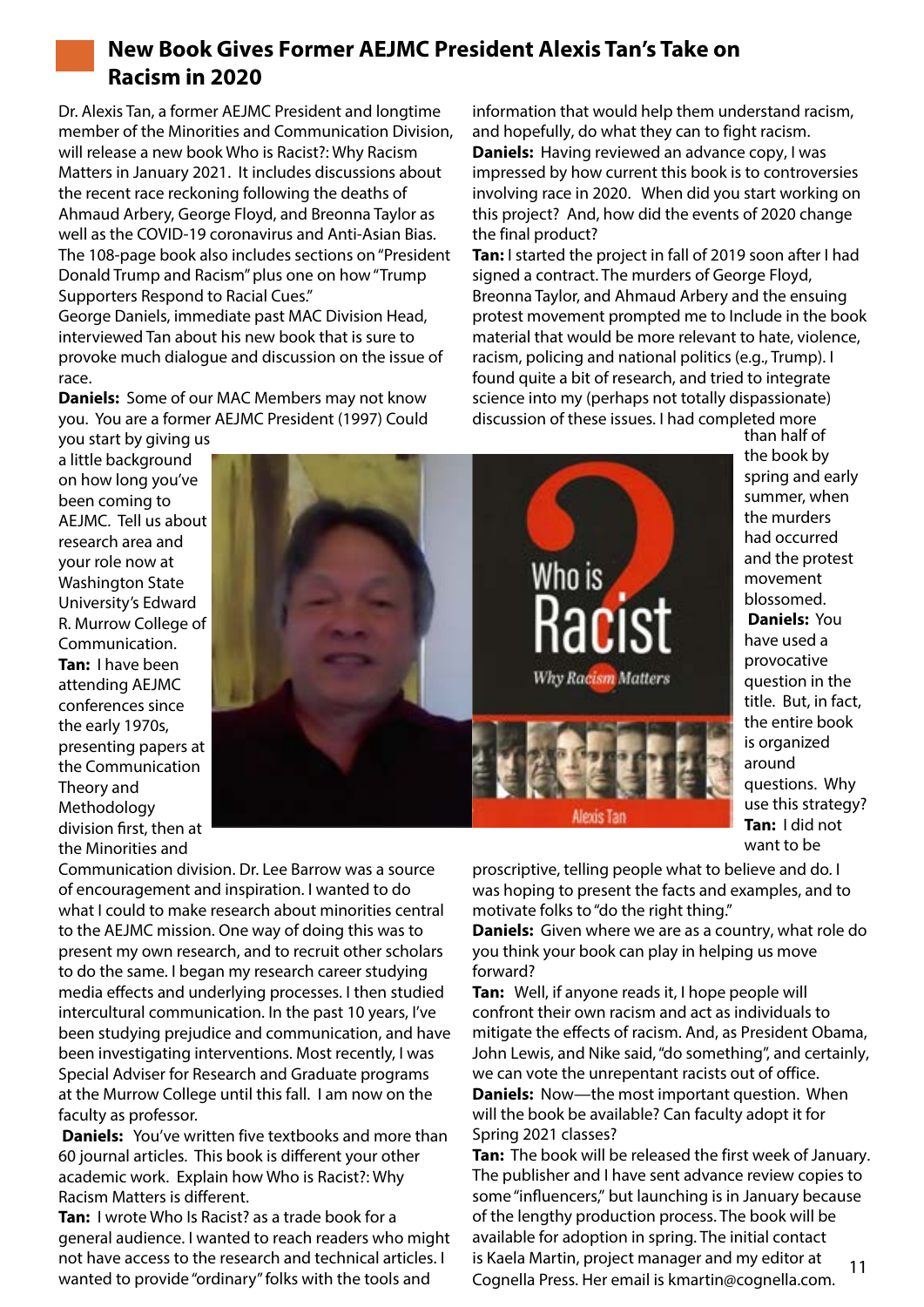# **MAC 2020-2021 Leadership**



Head Melody Fisher Mississippi State University mfisher@comm.msstate.edu



Vice-Head Sydney Dillard DePaul University sdillar2@depaul.edu



Second Vice-Head Maria DeMoya DePaul University Email: mdemoyat@depaul.edu



**Secretary** Angie Chuang University of Colorado Boulder Angie.Chuang@colorado.edu



Faculty Research Chair Danielle Kilgo University of Minnesota dkilgo@umn.edu



Student Research Chair Monique Luisi University of Missouri luisim@missouri.edu



Teaching Chair Keonte Coleman Middle Tennessee State University Keonte.Coleman@mtsu.edu



PF&R Chair Leticia Williams Howard University williams.leti@gmail.com dkilgo@umn.edu



MidWinter Research Chair Robbie Morganfield North Carolina A&T rmorganfield@ncat.edu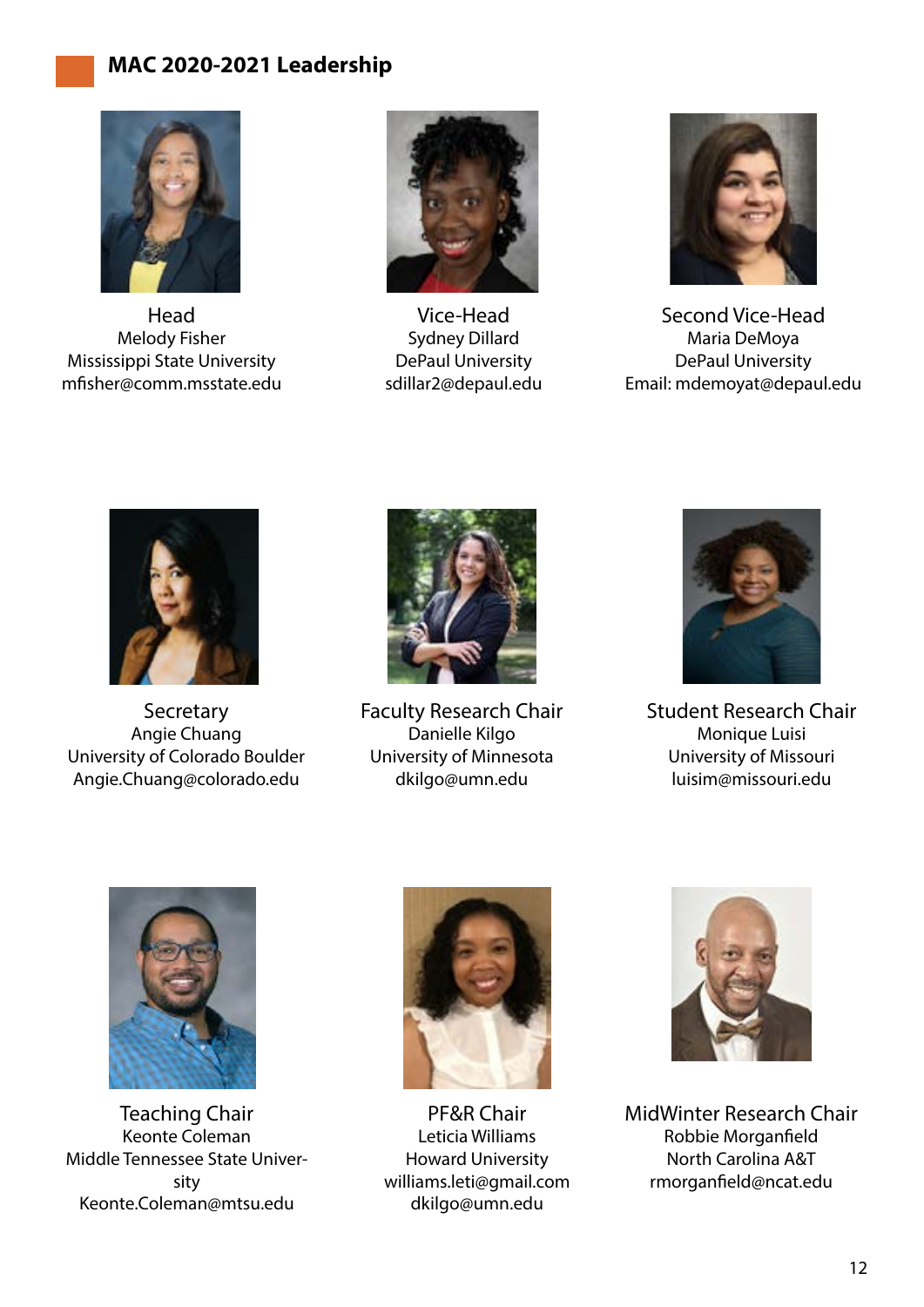

Graduate Liaison Denetra Walker University of South Carolina denetra@email.sc.edu



Mentorship (MAC-2-MAC) Co-Chair Kathleen McElroy University of Texas at Austin kathleen.mcelroy@austin.utexas. edu



Mentorship (Mac-2-Mac) Co-chair Miya Williams Fayne California State University, Fullerton mwilliamsfayne@fullerton.edu



Membership Chair Mia Moody-Ramirez Baylor University mia\_moody@baylor.edu



Webmaster Masudul (Mas) Biswas Loyola University Maryland mkbiswas@loyola.edu



Social Media Coordinator Miriam Hernandez California State University-Dominguez Hills hdzmiriam@gmail.com



Immediate-past Head George Daniels University of Alabama gdaniels@ua.edu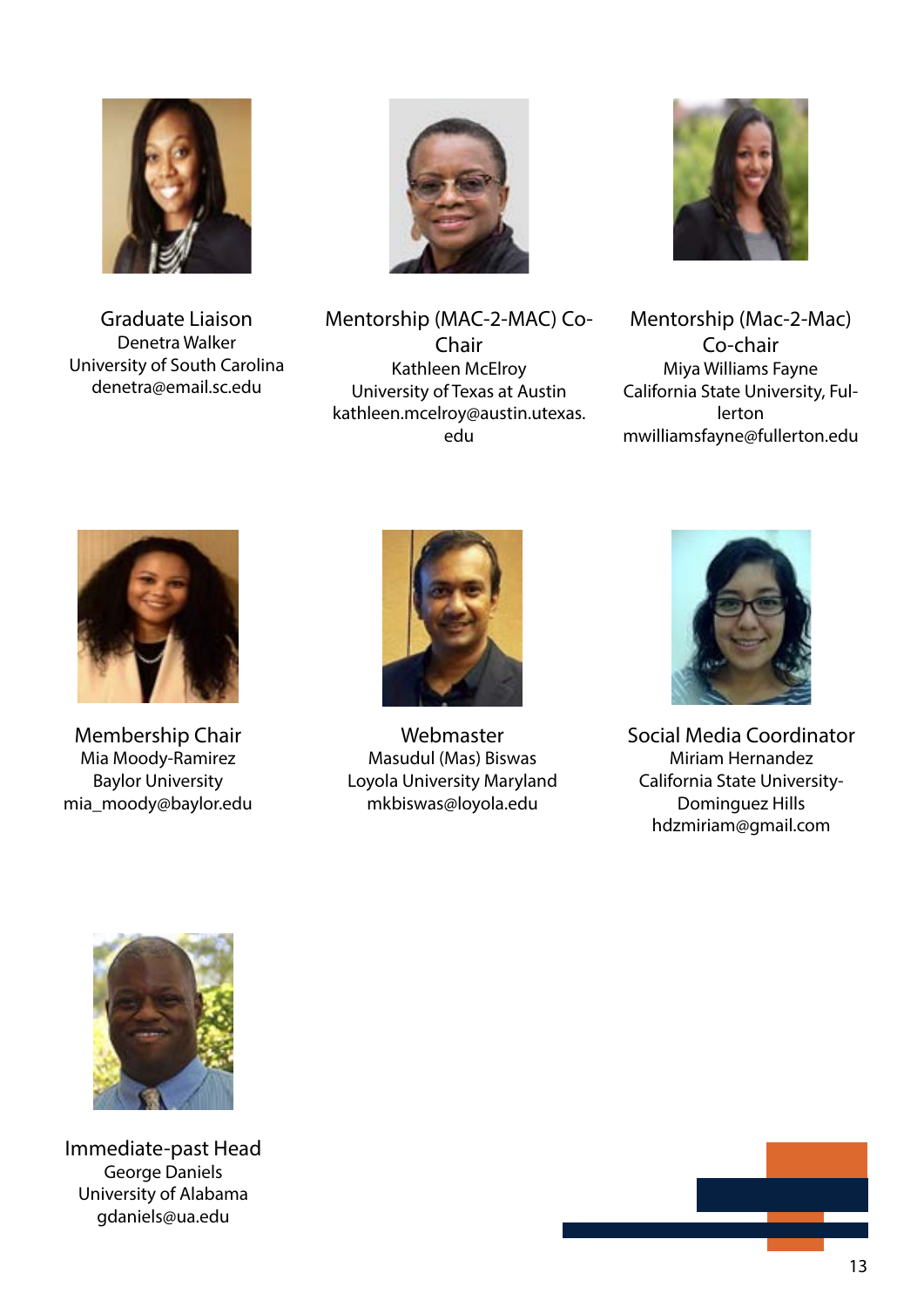## **Call for Abstracts and Panel Proposals**

# AEJMC MIDWINTER CONFERENCE AT THE UNIVERSITY OF OKLAHOMA! AEJMC MIDWINTER CONFERENCE 2021 March 5-6, 2021 Gaylord College of Journalism and Mass Communication

The AEJMC Midwinter Conference is an annual forum for the presentation of research and debate in areas relevant to the AEJMC groups (divisions, interest groups and commissions) sponsoring the event. The conference provides a platform for presentations and extended discussions in a relaxed setting. We are happy to host the upcoming conference again at the Gaylord College, University of Oklahoma in Norman, Oklahoma between March 5 and

6, 2021. Conference participants will be able to enjoy the College's state-of-the-art teaching and research facilities, as well as the city's and campus' world-class museums, art galleries and restaurants. We will also ensure a healthy and safe environment for participants in light of the current COVID-19 reality, with options to participate in the conference remotely

(via Zoom or a similar platform).

Paper abstract submissions: Authors are invited to submit research paper abstracts of between 600 and 800 words (word count excludes author information and references) appropriate to the Minorities and Communication Division. Abstracts should give a clear sense of relevant literature, research objectives, methodological approach, stage of research project (conceptual, data gathering, data interpreting), findings and conclusions. Submissions should be done online and by the

Submissions should be done online and by the December 1, 2020 deadline at: http://bit.ly/Midwinter2021 or the full link https:// cmt3.research.microsoft.com/AEJMCMW2021/ Panel submissions: In addition, the organizers are also inviting panel proposals.

These panel proposals should NOT be done through the online abstract submission system. Instead, submissions for panels should be sent to MAC midwinter chair Robbie Morganfield directly at rmorganfield@ncat.edu

The deadline for panel submissions is the same as for abstract submissions, December 1, 2020, 11:59 p.m. Central Time.

Panel submissions should include the panel title, a description of the session's focus, the issues to be discussed, and a list of panelists (potential and confirmed), including affiliation. Proposals should not exceed two double-spaced pages.

For more details about the Midwinter Conference, visit Call for abstracts Midwinter conference 2021 final.

Stay in Touch

Website: mediadiversityforum.isu.edu/MAC/ Facebook: @mac.aejmc Twitter: @MacAejmc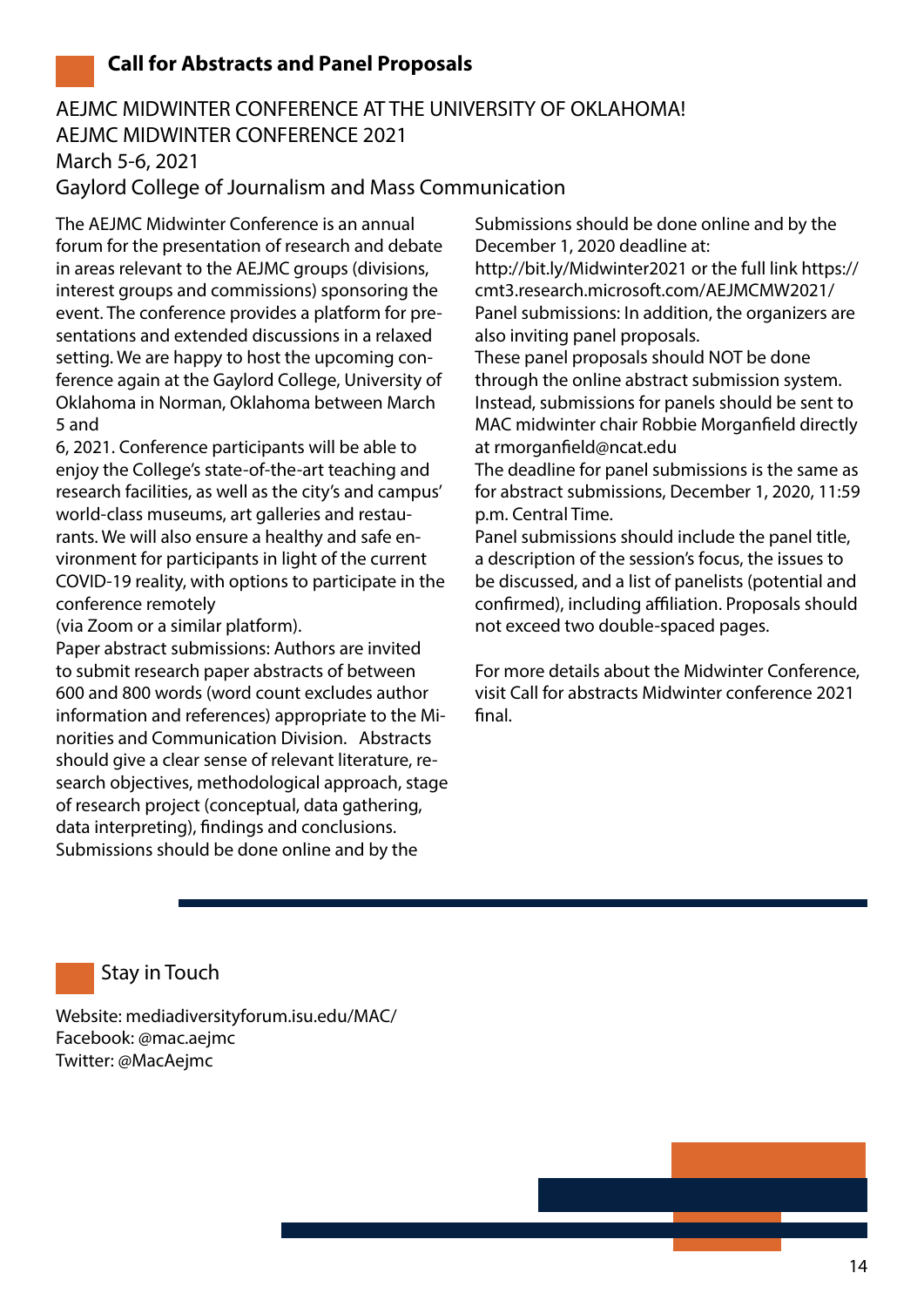MAC Division Members Meeting Minutes Friday, August 7, 2020 San Francisco, CA (Virtual) Meeting began at 8:15 a.m. PT Opening Remarks (George Daniels)

- Congratulations to 2020 Lionel C. Barrow Winner Dr. Meta Carstarphen Minutes from 2019 Members Meeting (Miya Williams Fayne)
- First year that we had a secretary for the division (George)
- Highlights from 2019 Meeting in Toronto, Ontario
- Motion to adopt the minutes
	- Federico Subervi moved
	- Debbie Owens seconded
	- All in favor said aye
	- Minutes were approved

#### Council of Division Updates (George)

- AEJMC Master Class series book approved on Wednesday at board meeting • Book Proposal edited by George Daniels and Robin Blom: Struggles, Strategies and Schol ar ship of Teaching Race (from MAC Division)
- No vote on convention location this year
	- San Francisco in 2025
- Programming language adjustments
	- Will be defined by slots instead of chips
- Membership update
	- AEJMC membership down slightly (2,993 as of June)
	- MAC has 198 members as of July 2020
	- Did not hold a membership drive this year because of COVID (Mia)

#### MAC Membership Updates (George)

- 202 members as of Monday, August 3, 2020
- AEJMC Presidential Fellows
	- This year we are offering a one-year membership to 20 grad students part of the fellow ship program
- Carolyn Stroman Award winners
	- 14 winners this year; largest cohort thus far

New MAC Division Video (Mas Biswas)

- Video is currently available on our website
- We can do another video next year (George)

#### MAC Financials (George)

- Balance of \$4,431.95 as of May 31, 2020
- Motion to increase the Barrow scholarship amount to \$500 (Federico Subervi)
	- seconded (Mas)
	- All in favor
	- Motion passes

Program Updates AEJMC Virtual Conference (Melody)

- Had 11 sponsored MAC sessions this year
	- Four were refereed paper sessions
	- Three teaching sessions, 1 research and 3 PF&R sessions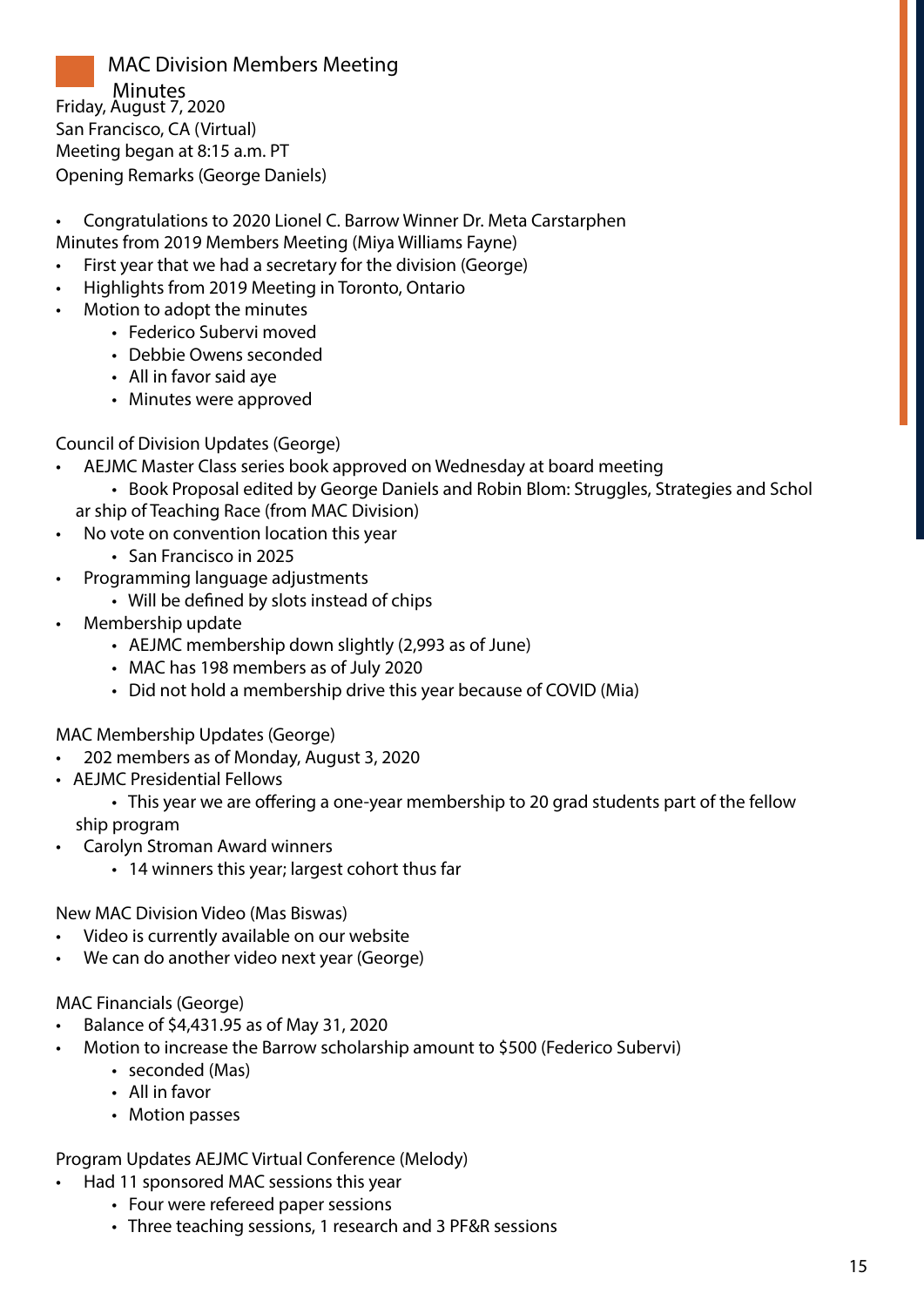#### Research Reports

Sydney Dillard, Faculty Research

- 15 submissions
- 12 acceptances (80% acceptance rate)
- 24 judges (1 to 4 papers per judge)
- •

Debbie Owens, Student Research

- 12 submissions
- 5 papers accepted, 2 extended abstracts accepted (58% acceptance rate)
- 23 judges (1 to 4 papers per judge)

Midwinter Conference (George on behalf of Midwinter Chair Monique Luisi)

- 11 submissions
- 7 acceptances (5 papers and 2 panels)

#### Committee Reports

Teaching- Danielle Kilgo/Robbie Morganfield

- iCite project launched in March (Danielle)
	- Collect MAC research so we can highlight it
		- bit.ly/iCiteMAC
- The Broom Center (Nathian Rodriguez)
	- Scrub Your Syllabus webinar
	- Give PR professionals/faculty the tools to be more equitable in the classroom
	- The webinar will be our first as a division (George)

#### PF&R- Leticia Williams

- This year we wanted to focus on our work with the Multicultural Media and Telecommunication Internet Council
- Working on establishing relationship with NABJ

Paula Poindexter Grants- Keonte Coleman

- Denetra Walker student winner
- Summer Harlow faculty winner
- Award amount was increased this year (faculty \$1,000 and student \$500)
- Had 6 or 7 entries this year

MAC-2-MAC Mentoring- Kathleen McElroy & Miya Williams Fayne

- Making the program less time but more structured
- Will have Friday webinars twice a semester

Social Media- Miriam Hernandez

•

- Twitter followers are increasing
- People react most when we share great news about MAC
- Please follow us, send information and tag us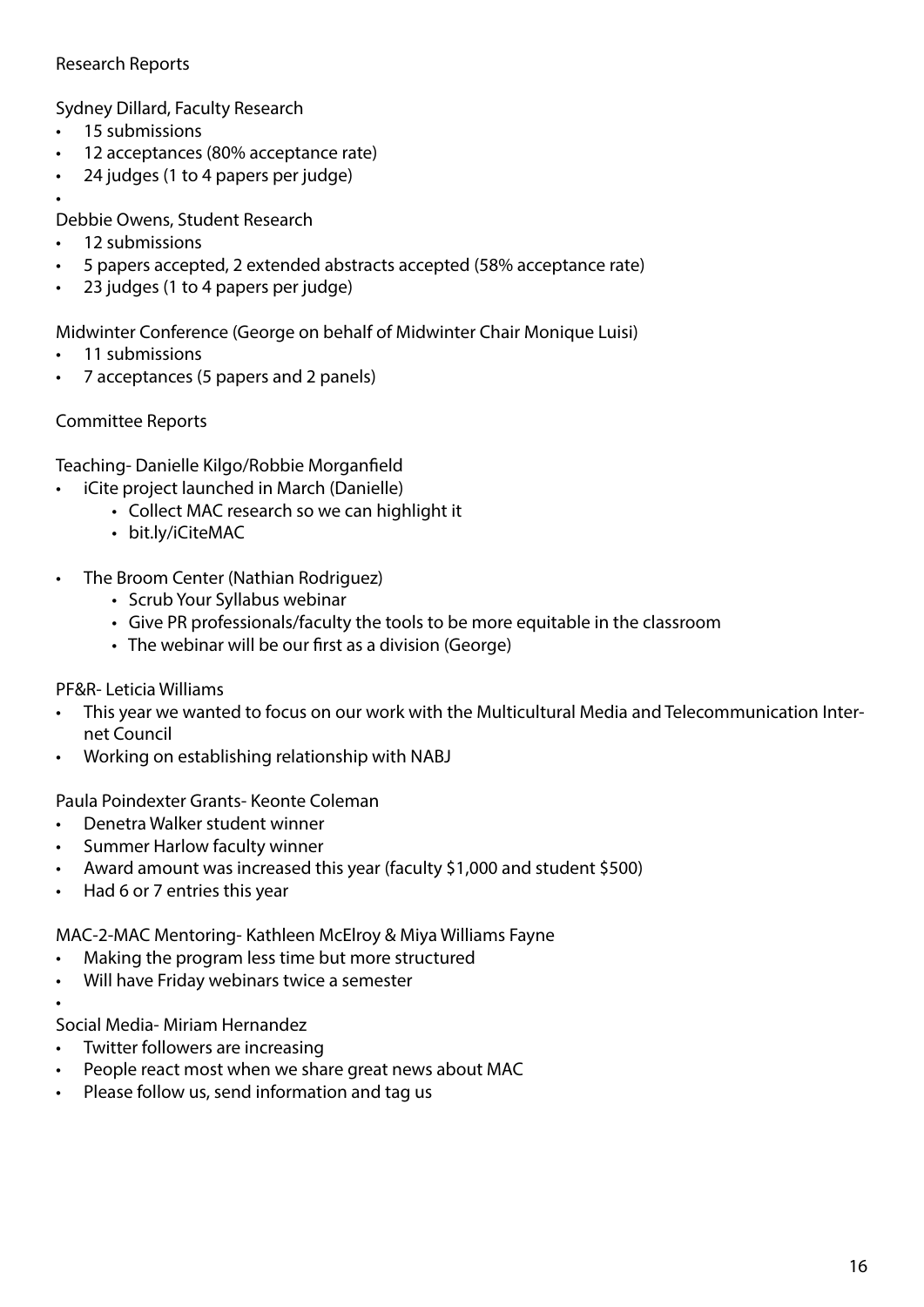#### Old Business

Report on AEJMC Special Diversity Committee (Federico)

- The presidential committee on careers had a section dedicated to diversity • Took place as a pre-conference
- Apprenticeship reviewer program for JMCQ
	- Imbalance in diversity of people selected; Incoming editor will review it
- There are multiple efforts across AEJMC that have not been coordinated
- Careers committee goal to assess what is being done and address the overlaps
- Want to get to areas not dealt with in thve past including AEJMC leadership

Barrow Award Revised Requirements (George)

- Want to award someone in the area of teaching and service and award someone in the area of research
- Current call says nominees need to have contributions in one of the following areas (publications, teaching and service, an impactful book)
- We can convene a working committee of previous recipients and people on the committee to look at clarifying the call

Research Paper Award Presentations (George)

- **Faculty Awards** 
	- First Place: Kevin Hull and Denetra Walker, Miles Romney, Kirstin Pellizzaro
	- Second place: Dr. Oluseyi Adegbola
	- Third Place: Queenie Li, Yeunjae Lee, Shiyun Tian, Washsiu Tsai
- Student Awards
	- First Place: Denetra Walker and Kelli Boling
	- Second Place: Robert Richardson
	- Third Place: Solyee Kim
- The checks will be in the mail and you will receive a digital certificate

#### Elections 2020-2021 Executive Board (George)

| • Slate of Officers                             |                                              |
|-------------------------------------------------|----------------------------------------------|
| Head                                            | Melody Fisher (Mississippi State)            |
| Vice Head/Program Chair Sydney Dillard (DePaul) |                                              |
| Second Vice Head                                | Maria DeMoya (DePaul)                        |
| Secretary                                       | Vacant                                       |
| <b>Faculty Research</b>                         | Danielle Kilgo (Minnesota)                   |
| <b>Student Research</b>                         | Monique Luisi (Missouri)                     |
| Midwinter Chair                                 | Robbie Morganfield (North Carolina A&T       |
| <b>Teaching Chair</b>                           | Keonte Coleman (Middle Tennessee)            |
| PF&R Chair                                      | Leticia Williams (NOAA)                      |
| <b>Graduate Liaison</b>                         | Denetra Walker (South Carolina)              |
| Newsletter Editor                               | Vacant                                       |
| <b>MAC-2-MAC Mentoring</b>                      | Kathleen McElroy (Texas) and                 |
|                                                 | Miya Williams Fayne (Cal State Fullerton     |
| <b>Grants Chair</b>                             | Vacant                                       |
| Webmaster                                       | <b>Masudul Biswas</b>                        |
| Social Media Chair                              | Miriam Hernandez (Cal State-Dominguez Hills) |
|                                                 |                                              |

- Need a secretary and newsletter editor; contact Melody if interested
- Any nominations from the floor?
- Motion to accept slate
	- Moved by Dorothy Bland